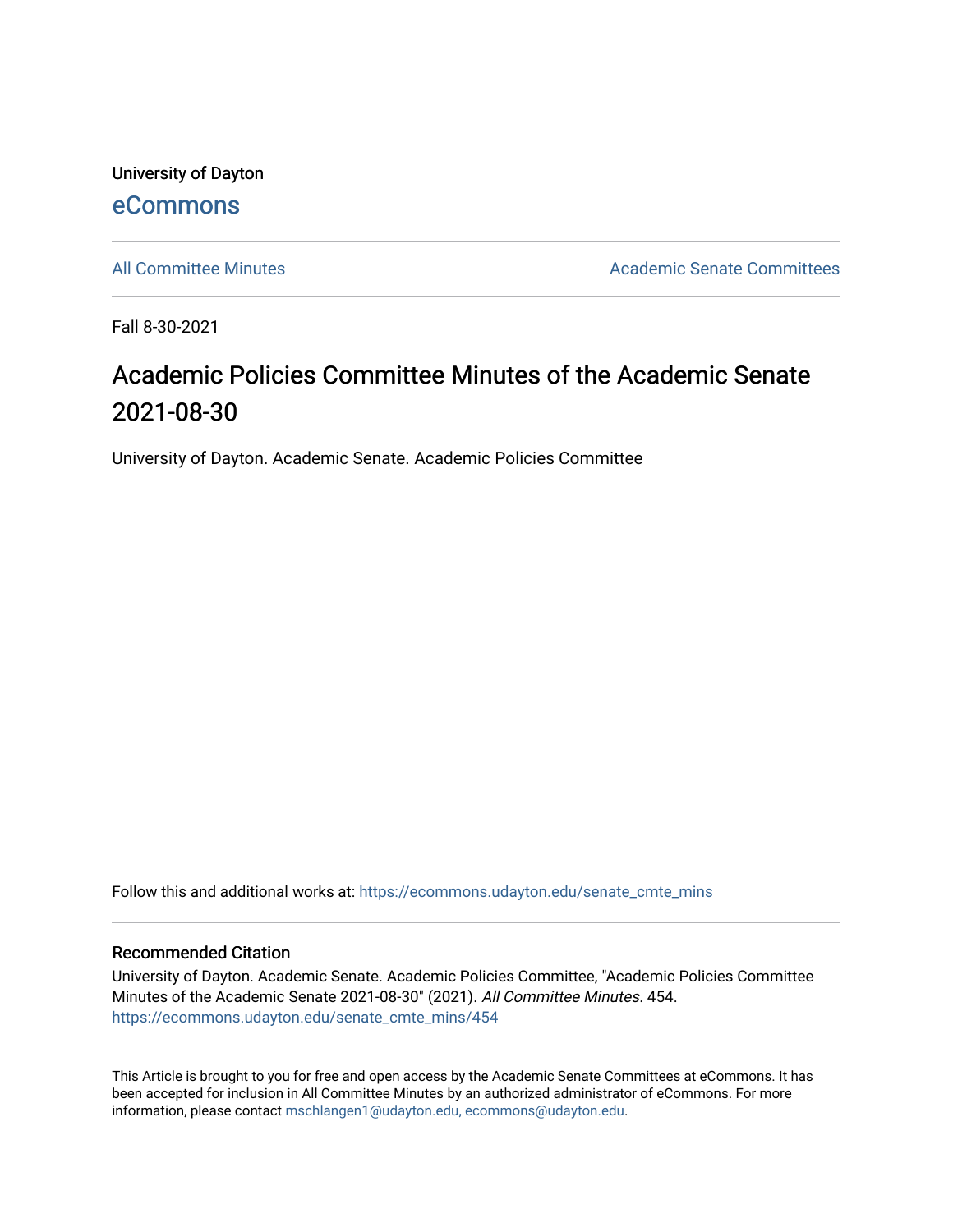# **APC – Minutes August 30, 2021 Approved unanimously on September 13, 2021.**

**Committee Members: Dr. Philip Anloague (ex officio); Dr. Philip Appiah-Kubi; Dr. Deb Bickford (ex officio); Laurel Bird (SGA); Jenna Borrelli (SGA); Dr. Art Busch; Dean Alison Carr-Chellman; Interim Dean Trevor Collier; Dir. Jennifer Dalton (FT- NTT Guest); Dr. Neomi DeAnda, Chair; Dr. Greg Elvers; Dr. Harold Merriman; Dean Jason Pierce;** Mr. Dan Reyes; **Prof. Sarah Webber**; **[the names of those present are bolded]**

#### **1. Introductions**

**2. Approval of minutes from April 19 meeting**. Approved as written

### **3. Discussion of the CAP 5-Year framework and implementation plan**

- It lays out many things we should do and how the process works
- This year we are looking at DSJ, Humanities Commons, Oral Communication, Senior **Capstone**
- Humanities commons and oral communications includes background and charge, but neither one talks about how it should be populated. Is it important to have other members? Faculty members from one of the other schools?
- Would like to have conversation with the coordinators and the APC
- DSJ working group-- might want to include someone from the APC, someone through the UNRC process
- Capstone working group-- how to populate that one. APC convene the group. We should think about who that might be, to be the convener
- Convening requirements is a logistical one;
- P. 5 in the framework for CAP evaluation, Do we need a CAP Evaluation Steering Committee? We decided that we would let the process evolve and not create one right away-- we can always revisit it and add one if we decide, in a month or two, to populate one.

# 4. **In the future, would it be better to move to a ten year timeline? Evaluated every ten years, not every five years?**

- There are pros and cons of this process-- recommendations for changes would take longer to be implemented if only once every ten years
- Should there be a hiatus at least of one year between the reviews? If not, there would be an ongoing presence of review of CAP every year
- People thought that every five year makes sense

**5. Another responsibility for APC:** Review programs and proposals as they come forward- the other part of our work (none to discuss today)